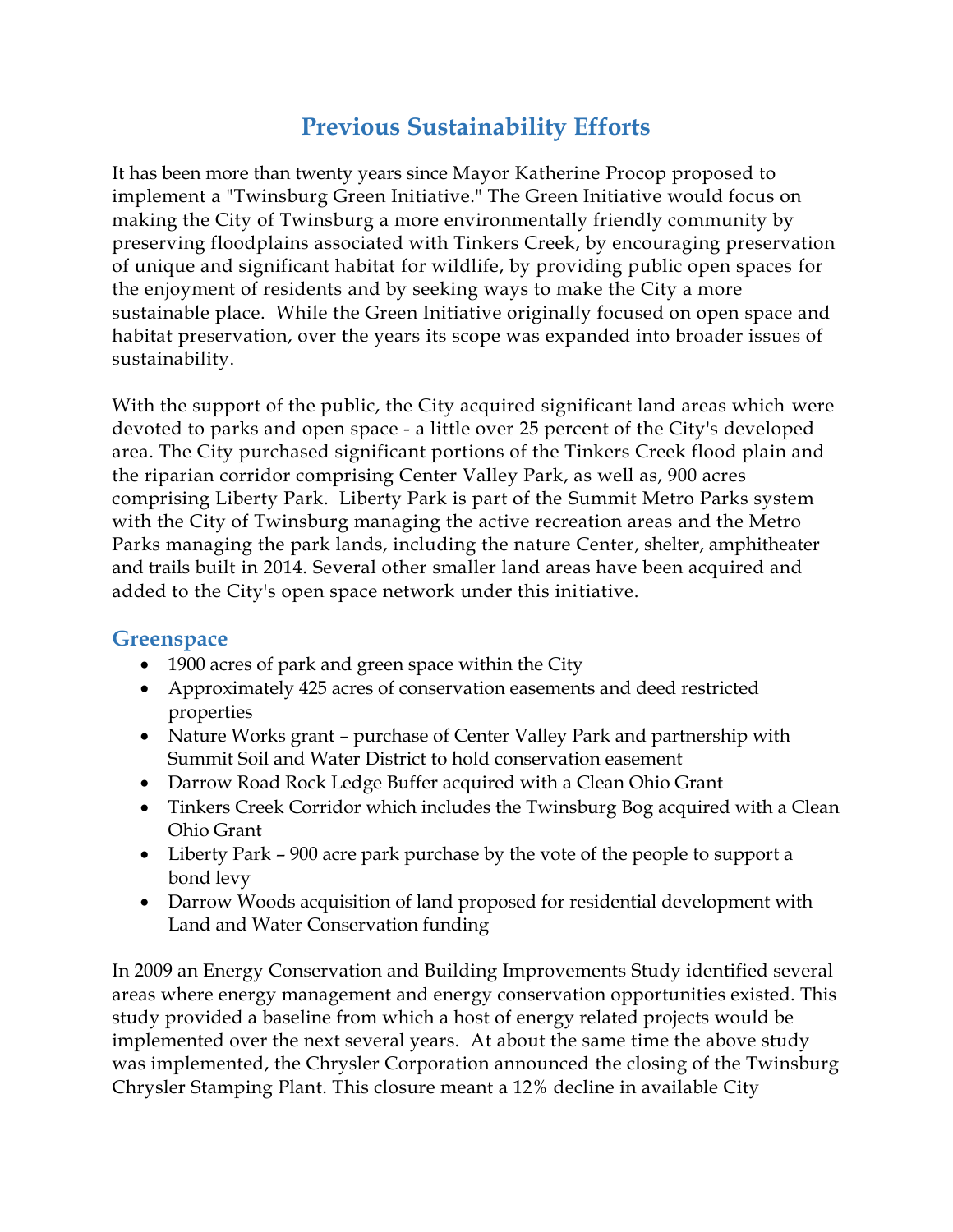revenues due to employment and income tax losses. The impetus for improved efficiency in the provision of public services and public administration was clearly in place.

It was in this environment that the City's interests in conservation and efficiency became focused and the Green Initiative became more than just an open space and environmental conservation program. Over the next several years the City would investigate and implement several projects and programs designed to save precious financial resources and to reduce energy consumption and the City's carbon footprint. The City's efforts are summarized in the following pages.

#### 1. **ENERGY MANAGEMENT**

- Lighting Retrofits energy efficient lighting retrofits were implemented at the City Government Center administrative, Police Department, Fire Department, and Fitness Center with financial assistance provided by Summit County through an Energy Efficiency and Conservation Block Grant. Project efforts replaced more than 1,000 lights and thermostats for a project cost of \$177,784.
- Window and Door Replacement with assistance from a NOPEC grant older windows and 10 doors at the Government Center were replaced with energy efficient products and newer windows re-caulked and resealed for a project cost of \$67,000.
- Solar Water Heating at Water Park solar water heating arrays were installed at the City's outdoor pool with grant assistance (50% of project costs) provided by the Ohio Department of Development's Advanced Energy Program. This project has reduced gas consumption and reduced water heating expenses by more than S0%.
- Building Envelope Improvements Parks and Recreation, Wastewater and Service Department buildings were inspected and weatherized with new door seals, re-caulking and insulation.
- Traffic Signal Conversion to LED all traffic signals in the City have been converted to LED lighting elements for energy conservation.
- Hybrid Vehicles Lease or purchase of hybrid police and building division staff vehicles.
- Hybrid Mowers Golf Course crews now utilize a number of hybrid and alternate fuel mowers.
- Crew Cab Service Vehicles Service Department purchase policies have been changed to enable fuel savings by buying crew cab pickup units which are more efficient in transporting larger work crews when the need arises compared to typical two person pickup truck seating.
- Methane Powered WWTP Turbine with funding provided by the US EPA, a methane powered electric generator has been installed at the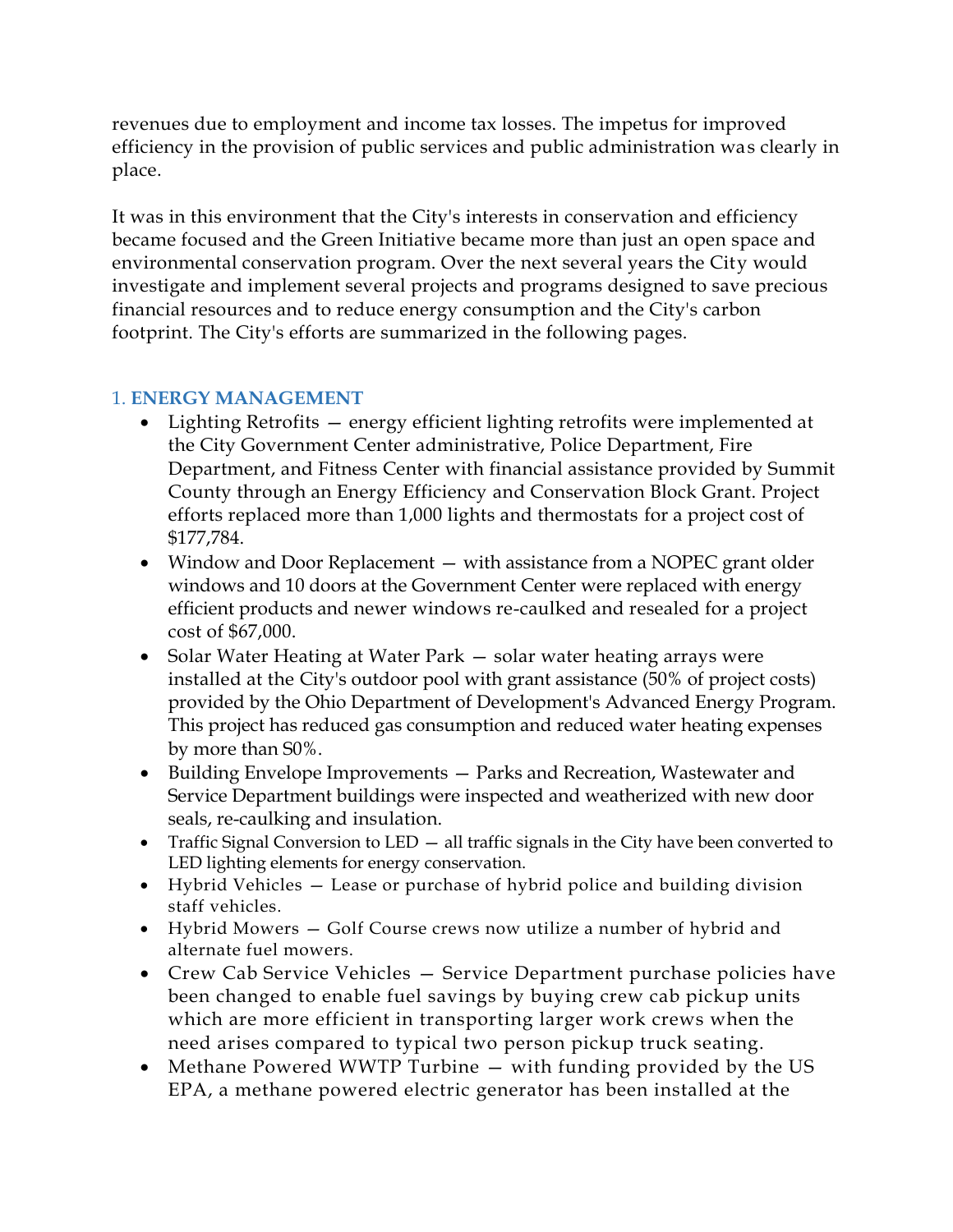Wastewater Treatment Plant. The generator, which runs off waste gases from sludge digestion, provides a large part of the plants power requirements thereby significantly reducing energy costs (saving \$51,000 per year) at the WWTP.

- Virtualization of Servers Twinsburg's IT staff has gone to virtual servers, reducing the City's on-site servers from 12 to 4. This reduced the energy required for server units and the need to provide climate control, while having the additional benefit of increasing storage capacity and overall system speeds.
- Variable Frequency Drive Motors —Variable frequency drive motors have been employed at the golf course pump station and at the Waste Water Treatment Plant to facilitate energy and cost savings.
- Idling Policies Service and Building Department policies include a no idling policy to reduce fuel consumption and emissions when vehicles and equipment are not in active use.
- Programmable Thermostats Programmable thermostats are employed in all administrative office areas to reduce energy demands at low use periods.
- Motion Sensing Lighting Controls as part of lighting upgrades nearly 2S0 motion sensing light controls where put in place for energy savings.
- Roundabouts the City adopted a policy of considering roundabouts as an alternative for any intersection improvement. Roundabouts have been constructed at Liberty Road, Glenwood Road and Meadowood Drive. Roundabouts reduce idling time, keep traffic flowing, eliminate the need for traffic signalization and have secondary benefits of reducing greenhouse gas emissions and fuel consumption.
- Look Good, Feel Good Program Utilizing grant funds from NOPEC and matching funds from Summit County's Community Development Block Grant funds the City and County jointly operated a resident homeowner energy conservation program that provided grant funds to income qualified homeowners for elements like furnace replacement, window and door replacement, electric panel upgrades necessary for heat/air conditioning repair, weatherization and other purposes. Five households were provided assistance through this effort.

### **2. WATER MANAGEMENT**

- Golf Course Water Management the City course is irrigated with storm water which is retained on the property from adjacent commercial development. Course runoff goes into sediment basins before entering the ponds. Pond embankments are not cut and filter runoff prior to entering the ponds. Irrigation pond is irrigated to keep high oxygen concentrations to enable algae control and benefit aquatic life.
- Laurel Creek Restoration Dam removal and stream restoration was performed using ARRA funds to achieve improved water quality and habitat. Approximately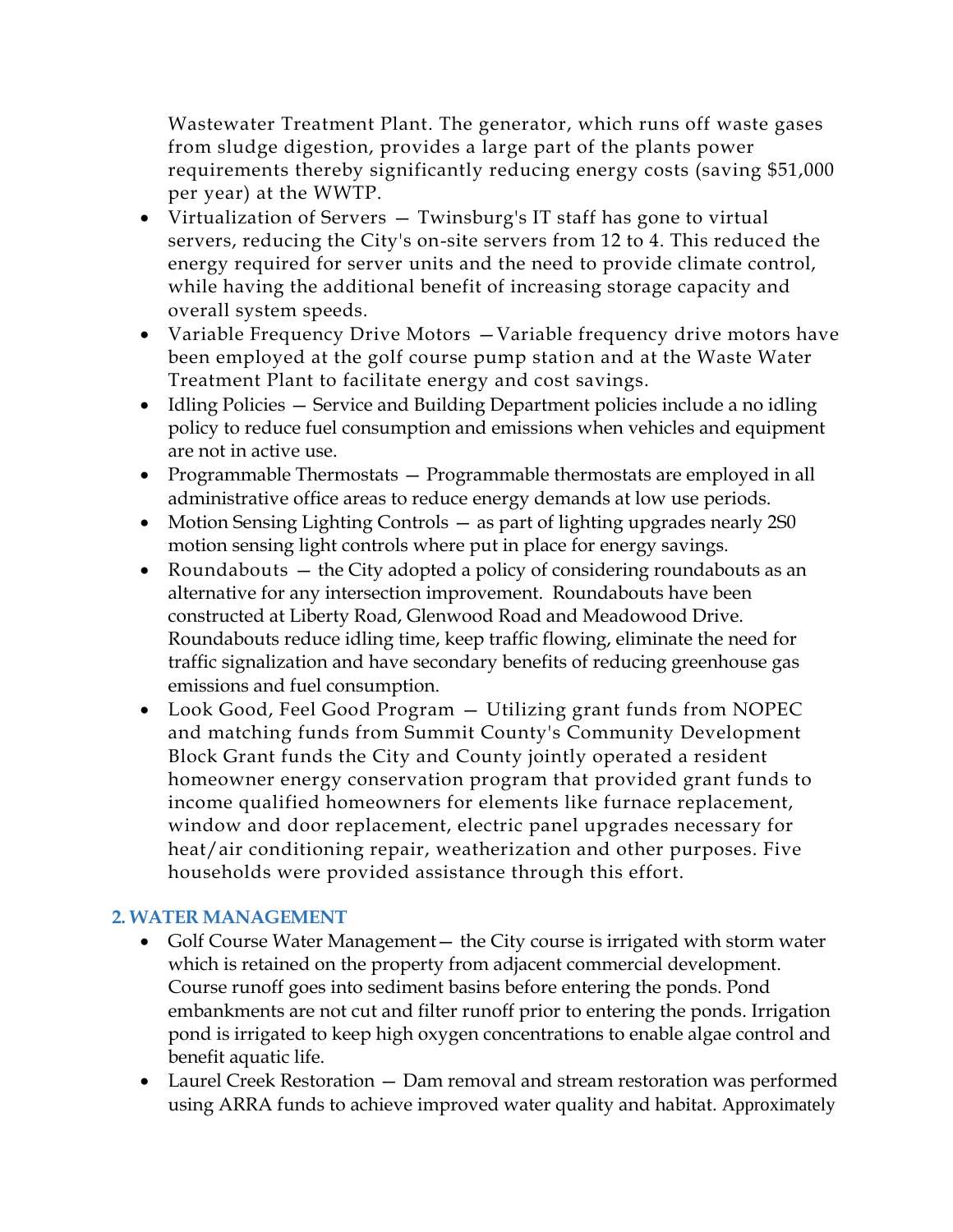3,000 linear feet of Laurel Creek and its adjacent uplands and wetlands were restored just west of Ravenna Road to Tinker's Creek.

- Pond Brook Restoration and Wetland Mitigation Bank in cooperation with Summit Metro Parks, 14.6 acres of wetlands were restored and 35 acres wetlands were enhanced. A total of 14,000 linear feet of stream has been restored through a wetland mitigation bank program.
- Street Tree Program Twinsburg maintains a street tree inventory and enforces tree protection regulations, all of which contribute to improved water quality, reduced stormwater runoff and temperature moderation.
- Natural Areas Management the City owns and manages nearly 2,000 acres of open space, 1,640 acres of which is undeveloped and managed as natural area. More than 425 acres of this area is protected by conservation easements and deed restrictions. In addition to providing tremendous habitat, these lands preserve riparian zones, wetlands, flood zones and provide multiple water quality benefits.
- Controlling storm water by preventing flooding helps to keep our streams healthy. The City has installed multiple regional storm water detention basins to prevent flooding (Dayflower/Forest Lake/Adams Park/Enterprise). These basins keep basements from flooding and storm water from becoming contaminated in a flood event. Additionally, the City has a manhole rehabilitation program to prevent and reduce infiltration into the sanitary sewers and thus eliminating overflows into the streams. The City has installed sanitary sewers in areas previously served by septic systems to prevent illicit discharges due to failing systems (Chamberlin Road/ Post Road/ Liberty Road/ Cannon Road/ Shepard Road).

### **3. CHEMICAL MANAGEMENT**

- Beet Juice and Brine for Ice Control Public Works employs various recent technologies and procedures for more environmentally and affective ice control including using beet juice with road salt and employing brine spray for more effective ice control and for reductions in salt use.
- Organic Fertilizers at the Golf Course Glen Eagles Golf Course is fertilized with organic fertilizers rather than chemical fertilizers. Grass clippings are recycled.
- Soy-based Inks Used in Plotters Plotters used in the Engineering Division's G.I.S. system use soy-based inks which are non-toxic and bio-degradable.
- Secure Drug Disposal at Police Station  $-$  in an effort to facilitate the safe disposal of un-used or out-of-date drugs, the Police Department has provided a secure drug drop box, where prescription and other drugs may be safely disposed of and will not find their way into the waste water system or area streams.
- Recycling of Fleet Maintenance Fluids Public Works maintains City vehicles and recycles fleet maintenance fluids including used oil, anti-freeze and other fluids.